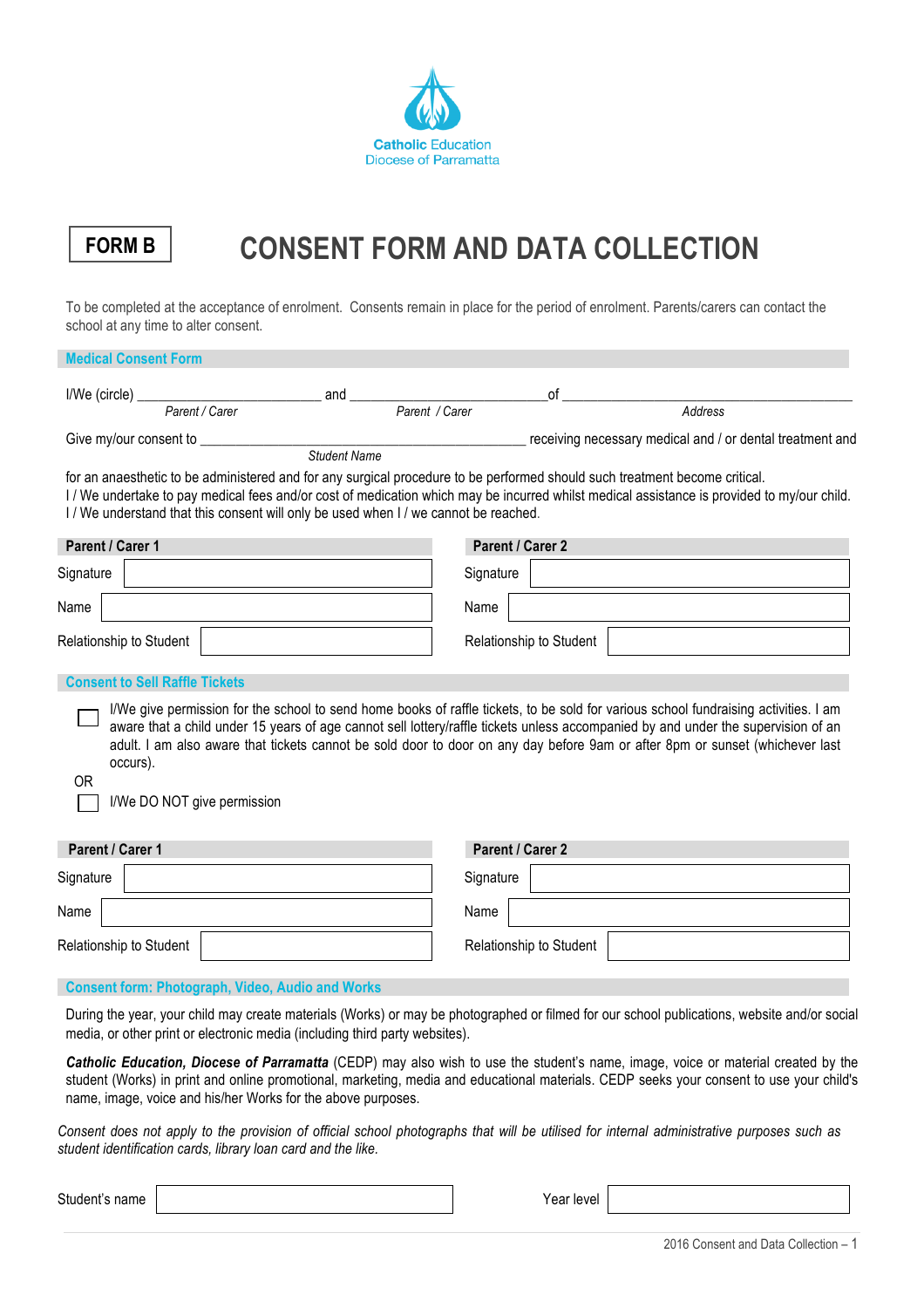#### **Please complete the form below and return to the school office:**

- 1. I give permission for my child's name, photographs, voice (audio), image (video) and Works to be published in hard copy and digital form on school and diocesan websites, school and diocesan social media channels, promotional materials, newspapers and other media for the purpose of promotion and communication of CEDP activities or programs, training materials and resources.
- 2. I acknowledge that the use of my child's Works is an authorised use of the Works under the Copyright Act, 1968
- 3. I understand and agree that any photograph/video or other images of my child may be publically displayed or disclosed to third parties (e.g. in or on a school, Catholic Education Office, CELC or COSHC CEC NSW or other third party website or publication).
- 4. I consent to printed or digital copies of my child's images and their Works to be used by other schools or educational institutions that are parties to the National Education Access License for School Agreement (NEALS) which is a licence between education departments of the various states and territories, allowing schools to use licensed material wholly and freely for educational purposes.
- 5. I consent to the use of my child's Works by the school, Catholic Education Office, CELC, COSHC or CEC NSW and other parties to NEALS for free, that is without any remuneration.
- 6. I understand that reasonable efforts will be made to protect the identity of my child unless the use of the student's name is necessary e.g. photo captions, school news and reproduction of Works, etc
- 7. In signing this form I acknowledge that I am not aware of any Court Orders or other reasons why my child's image or name should not be published.

| Parent / Carer 1                                   | Parent / Carer 2                              |  |  |  |
|----------------------------------------------------|-----------------------------------------------|--|--|--|
| I DO give consent OR □<br>I DO NOT give consent    | I DO give consent OR<br>I DO NOT give consent |  |  |  |
| Signature                                          | Signature                                     |  |  |  |
| Name                                               | Name                                          |  |  |  |
| Date                                               | Date                                          |  |  |  |
| All students (aged 15+ must complete this section) |                                               |  |  |  |
| I DO NOT give consent<br>I DO give consent OR      |                                               |  |  |  |
| Signature                                          |                                               |  |  |  |
| Name                                               |                                               |  |  |  |
| Date                                               |                                               |  |  |  |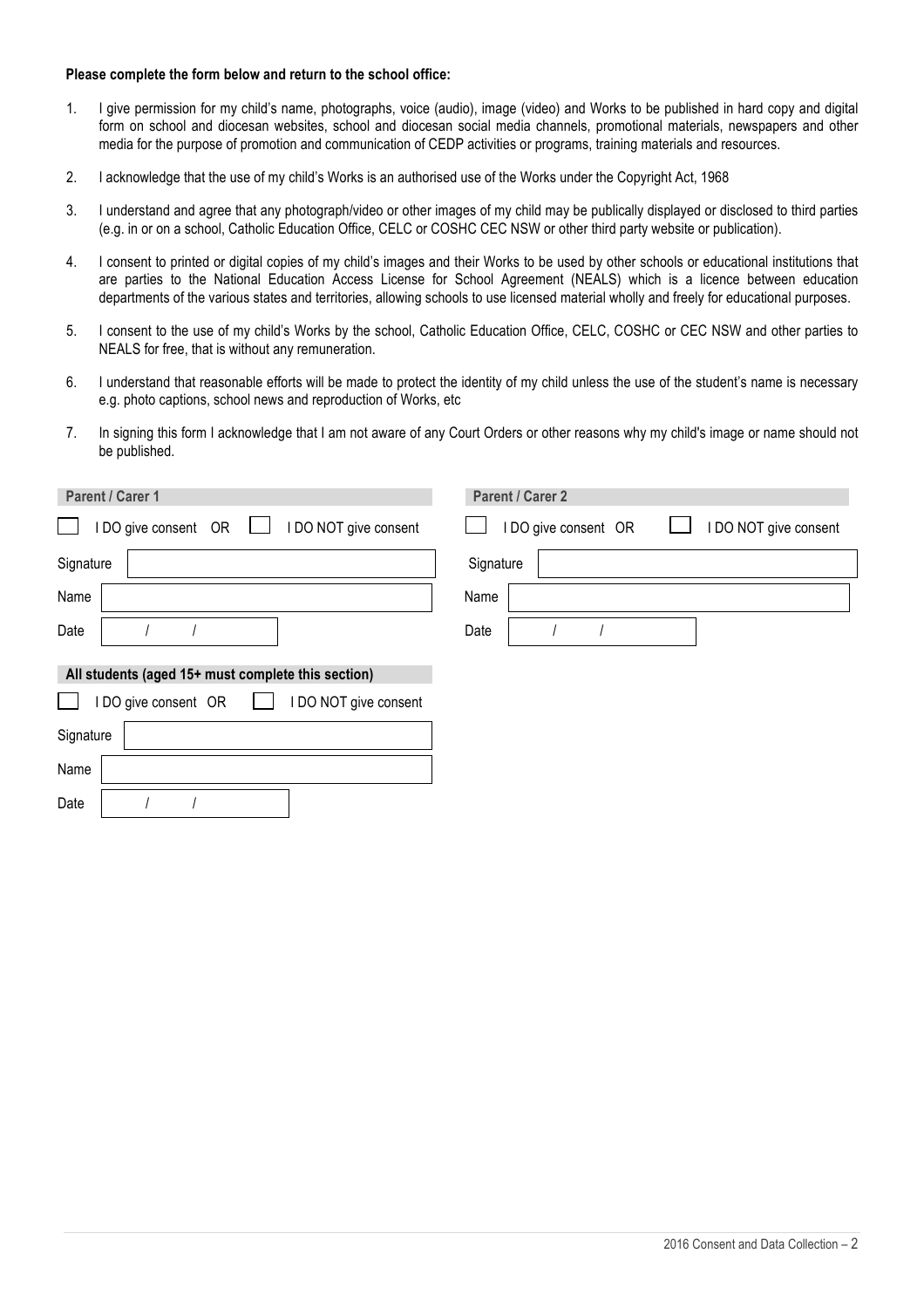### **National Data Collection Form**

The Commonwealth Government requires us to collect this information for the purpose of accountability and reporting, research and analysis, and resource allocation.

*If you need help with this form please telephone the school administration office*

| Name of student                                                                                                                                                                                                                                                                                                                                                              |                           | Home address of student     |                                |  |  |  |  |
|------------------------------------------------------------------------------------------------------------------------------------------------------------------------------------------------------------------------------------------------------------------------------------------------------------------------------------------------------------------------------|---------------------------|-----------------------------|--------------------------------|--|--|--|--|
| First name                                                                                                                                                                                                                                                                                                                                                                   | No. and Street            |                             |                                |  |  |  |  |
| Last name                                                                                                                                                                                                                                                                                                                                                                    | Suburb                    |                             |                                |  |  |  |  |
|                                                                                                                                                                                                                                                                                                                                                                              |                           | Post code                   |                                |  |  |  |  |
| Information collected in this form is covered by our Privacy Statement, Privacy Procedures and Privacy Guidelines. You may access these<br>on our website or obtain from school administration.                                                                                                                                                                              |                           |                             |                                |  |  |  |  |
| 1. Sex<br>Male<br>Female                                                                                                                                                                                                                                                                                                                                                     |                           |                             |                                |  |  |  |  |
| 2. Is the Student of Aboriginal or Torres Strait Islander origin?<br>For persons of both Aboriginal and Torres Strait Islander origin, mark both 'Yes' responses                                                                                                                                                                                                             |                           |                             |                                |  |  |  |  |
| No<br>Yes, Aboriginal                                                                                                                                                                                                                                                                                                                                                        |                           | Yes, Torres Strait Islander |                                |  |  |  |  |
| 3. In which country was the student born?                                                                                                                                                                                                                                                                                                                                    | Australia                 | Other - please specify      |                                |  |  |  |  |
| 4. Does the student or their mother/carer or their father/carer speak a language other than English at home?                                                                                                                                                                                                                                                                 |                           |                             |                                |  |  |  |  |
| <b>Student</b>                                                                                                                                                                                                                                                                                                                                                               | Mother/parent1/carer1     | Father/parent2/carer2       |                                |  |  |  |  |
| No, English only                                                                                                                                                                                                                                                                                                                                                             | No, English only          | No, English only            |                                |  |  |  |  |
| Yes, other-please specify                                                                                                                                                                                                                                                                                                                                                    | Yes, other-please specify | Yes, other-please specify   |                                |  |  |  |  |
| What is the highest year of primary or secondary school the parents/guardians have completed?<br>5.<br>(a)<br>For persons who have never attended school, mark 'Year 9 or equivalent or below'.<br>Mark one box only in each column<br>Year 12 or equivalent<br>Year 11 or equivalent<br>Year 10 or equivalent<br>Year 9 or equivalent or below                              | Mother/parent1/guardian1  | Father/parent2/guardian2    | Office use only<br>4<br>3<br>2 |  |  |  |  |
| What is the level of the highest qualification the parents/guardians have completed?<br>Not Stated = $0$<br>(b)                                                                                                                                                                                                                                                              |                           |                             |                                |  |  |  |  |
| Mark one box only in each column                                                                                                                                                                                                                                                                                                                                             | Mother/parent1/guardian1  | Father/parent2/guardian2    | Office use only                |  |  |  |  |
| Bachelor degree or above                                                                                                                                                                                                                                                                                                                                                     |                           |                             |                                |  |  |  |  |
| Advanced diploma/Diploma<br>Certificate I to IV (including trade<br>certificate)                                                                                                                                                                                                                                                                                             |                           |                             | 6<br>5                         |  |  |  |  |
| No non-school qualification                                                                                                                                                                                                                                                                                                                                                  |                           |                             | 8                              |  |  |  |  |
| Please select the appropriate parental occupation group from the list on the next page (1, 2, 3 or 4). If the person is not currently in paid<br>work but has had a job in the last 12 months or has retired in the last 12 months, please use the person's last occupation. If the person<br>has not been in paid work in the last 12 months, enter '8' in the space above. |                           |                             |                                |  |  |  |  |

| 6. <b>(a)</b> | What is the occupation group of the mother/parent1/guardian1? |  |
|---------------|---------------------------------------------------------------|--|
|               |                                                               |  |

(b) What is the occupation group of the father/parent2/guardian2? Not Stated = 9

**Thank you for your time. Please return this form to the school with the Enrolment Application**

**If not in paid work = 8**